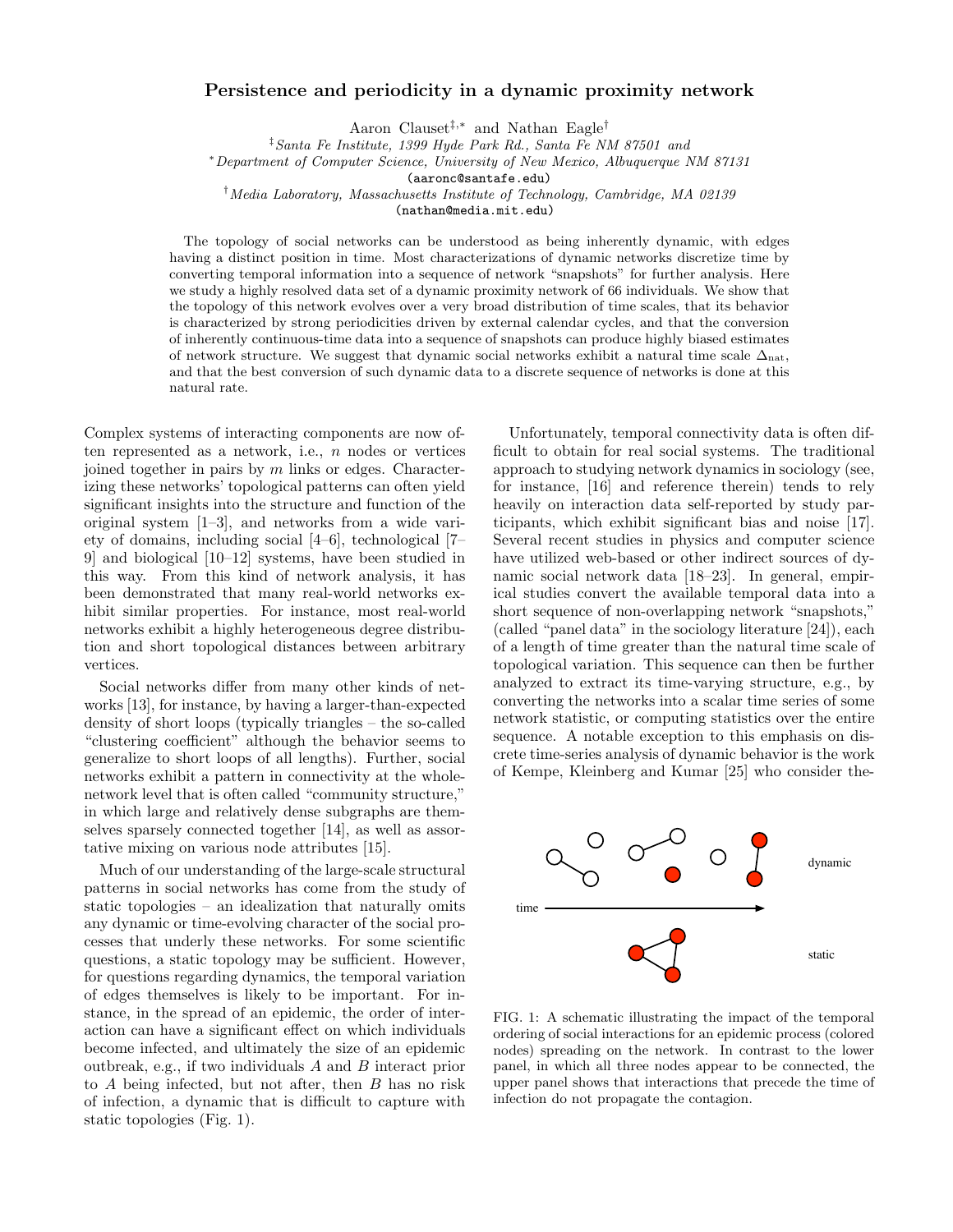oretical questions related to processes on networks with edges that vary in continuous time.

In this paper, we study the structural patterns of a dynamic social network of the sort considered by Kempe, Kleinberg and Kumar, that is, a network whose edges effectively vary continuously in time. Wed draw our data from the time-varying physical proximity of 115 individuals over the course of one month in the MIT Reality Mining study [26]. Here, we consider several questions about the temporal connectivity patterns in this data. First, we show that the persistence of proximity in this data set appears to consistently follow a heavy-tailed distribution – possibly having log-normal form – an observation that is, to our knowledge, novel. We then consider to what degree these proximity networks exhibit periodicity, driven by the daily and weekly rhythms of human social behavior. Finally, we consider the question of whether there is a natural length of time over which to aggregate edges such we preserve the important temporal variation, while smoothing out some of the high-frequency variation in the data.

## Network Statistics

Before we begin our analysis, we will first briefly review a few commonly used network metrics for static topologies [1], and their extension to dynamic topologies. We then introduce a similarity statistic to measure the degree of topological overlap between two networks, e.g., between two sequential snapshots.

Recall that the adjacency matrix A of a simple graph is an  $n \times n$  (0, 1)-matrix with a zero diagonal, where n is the number of nodes in the network, and an element  $A_{ij} = 1$  if and only if vertices i and j are connected, and  $A_{ij} = 0$  otherwise. Physical proximity is inherently an undirected quantity and thus our adjacency matrices are symmetric. The degree  $k$  of a vertex  $i$  is thus simply the row-sum  $\sum_{j=1}^n A_{ij}$ .

Our proximity data appear as tuples of the form  $(i, j, t_1, t_2)$ , denoting that i and j are proximate to each other starting at time  $t_1$  and ending at time  $t_2$ , where  $t_1$ and  $t_2$  are effectively real-valued numbers [27]. In order to transform this information into a sequence of T network snapshots  $\vec{A} = A^{(1)}, A^{(2)}, \ldots, A^{(T)}$ , we must first choose a length of time  $\Delta$ , which we call the *snapshot* rate, that each snapshot covers. We then simply say that  $A_{ij}^{(t)} = 1$  if and only if the nodes i and j are proximate at any time between t and  $t + \Delta$ , and  $A_{ij} = 1$  otherwise. A natural question, which we will consider shortly, is what effect the free parameter  $\Delta$  has on the observed patterns in dynamic network topology. When both  $\Delta$  and the density of nodes in physical space are small, these snapshots will necessarily be very sparse, each containing only a few edges. In this sense, these snapshots differ markedly from most other social networks in which the average degree  $\langle k \rangle > 1$  and a large connected component exists.

In addition to calculating two standard statistical measures of network structure – the average degree  $\langle k \rangle$  of a node and the local density of triangles C (also called the

 $10<sup>0</sup>$  $10<sup>1</sup>$  $10<sup>2</sup>$  $10<sup>3</sup>$  $10<sup>4</sup>$ 10−5 10−4 10−3 10−2 persistence X (minutes) FIG. 2: The empirical distribution of the persistence of edges in the network on doubly logarithmic axes, for two week during and the full month of October for the core 66 subjects. Clearly, the network topology is evolving over a broad range of time-scales, with both fast (less than 10 minute) and slow

clustering coefficient [28]) – over  $\vec{A}$ , we also calculate a similarity measure of a vertex's connectivity at one snapshot to the next, which we call the adjacency correlation γ.

(greater than 100 minute) variations. Surprisingly, the distributions appear to be roughly identical except for the upper

Given a pair of adjacency matrices  $A^{(x)}$  and  $A^{(y)}$ , one definition of the similarity of the connectivity for a vertex  $i$  at time x and time y would be the Pearson correlation coefficient on the *j*th row vector at time  $x$  and at time y. However, in a sparse graph, most entries in each row are zero and our measure of similarity would be uninformatively large. A more useful measure would compute the correlation between the row elements that are nonzero at least once in either of the two matrices; letting  $N(j)$  denote this union, the adjacency correlation for j becomes

$$
\gamma_j = \frac{\sum_{i \in N(j)} A_{i,j}^{(x)} A_{i,j}^{(y)}}{\sqrt{\left(\sum_{i \in N(j)} A_{i,j}^{(x)}\right) \left(\sum_{i \in N(j)} A_{i,j}^{(y)}\right)}}
$$

.

When the adjacency vectors contain no edges, the adjacency correlation is undefined, so for convenience, we take  $\gamma_i = 1$  in this case. Averaging  $\gamma$  over all vertices yields a statistic that represents the average topological overlap of the neighbor set between two snapshots.

## Network Analysis

tail.

We now turn to the question of what impact altering the snapshot rate  $\Delta$  has on the observed dynamic topology has on the aforementioned structural statistics.

The Reality Mining study followed 115 subjects at MIT carry proximity-aware mobile phones for roughly

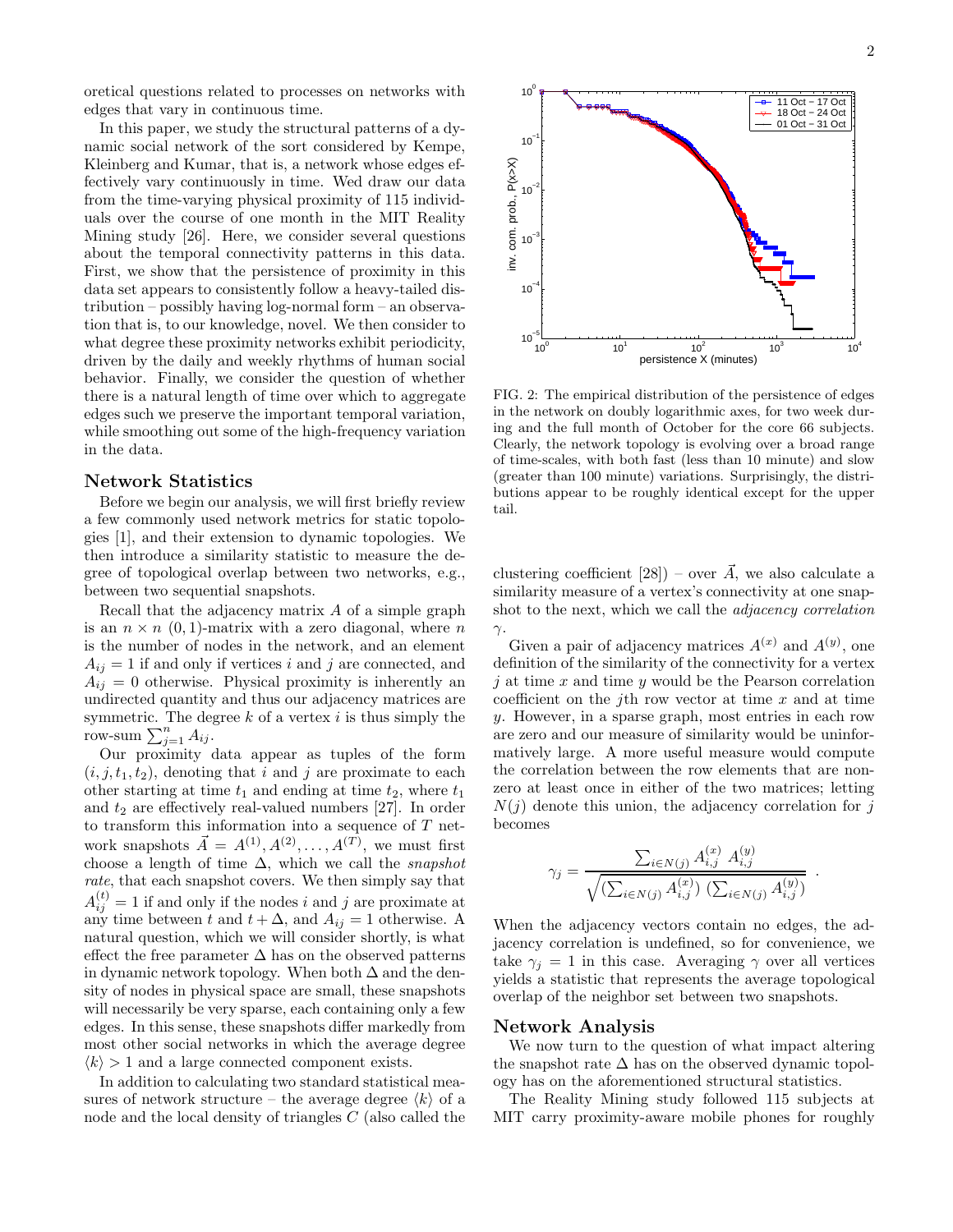

FIG. 3: The (a) mean degree  $\langle k \rangle$ , (b) mean clustering coefficient C and (c) the network adjacency correlation 1−γ as a function of time for snapshot rates  $\Delta = \{1440, 480, 240, 60, 15, 5\}$  (minutes) during the week of 11 October through 17 October for the core 66 subjects. As  $\Delta$  grows, under-sampling clearly averages out higher frequency fluctuations.

nine months, collecting over 500 000 hours of proximity data [26]. At five minute intervals, each phone completes a Bluetooth device discovery scan over its local area (7- 10m diameter) and records the identities of all discovered devices, including the other subjects' phones. From this data, we first extract adjacencies for each scan, and then infer ongoing proximity so as to annotate each edge with an initiation and termination time. Here, we restrict our analysis to the 24 092 undirected subject-subject adjacencies between 01 October 2004 and 31 October 2004 of the 66 subjects who work in the same building at MIT.

From the starting and ending times of each edge, we compute its temporal duration, or persistence, as  $t_2 - t_1$ . Figure 2 shows the empirical distribution function for these durations (in minutes) for both two weeks within and the full month of October. Unsurprisingly, the weekly and monthly distributions are largely similar with minor variations in the upper tail  $(x > 400 \text{ min}$ utes), suggesting a system largely in equilibrium, or with strongly regular features. The average persistence of an adjacency is relatively small  $(\langle x \rangle = 22.83$  minutes) while there are several (three) edges that persist for more than 1440 minutes (24 hours). The large variations in persistence demonstrate that the network's topology evolves at a broad range of time-scales. We conjecture that much of this regularity is driven by the strong periodicities in human behavior, e.g., the home-work-home daily cycle, and the work-home-work weekly cycle.

Now we turn to the question of what impact the snapshot rate  $\Delta$  may have on the observed network dynamics. We note that choosing a  $\Delta$  larger than the natural time-scale of the topological variation of the network will naturally cause high-frequency variations to be averaged out, potentially obscuring important variation in ordering such that depicted in Figure 1. In most empirical studies of dynamic networks, the snapshot rate is often determined by the method of data collection, or chosen to guarantee a certain density of edges in each snapshot; here, we use our highly temporally resolved data to explore the question of what kind of artifacts can be in-

troduced by an incorrect choice of  $\Delta$ , and whether there might be a natural choice for proximity networks.

Choosing snapshot rates  $\Delta = \{1440, 480, 240, 60, 15, 5\}$ minutes, we compute the mean degree  $\langle k \rangle$  (Fig. 3a), the clustering coefficient  $C$  (Fig. 3b) and the network adjacency correlation statistic  $1-\gamma$  (Fig. 3c) for each resulting snapshot time series  $\vec{A}$  fir the seven days beginning on 11 October. The shortest rate  $\Delta = 5$  minutes exhibits high frequency noise overlaid on clear low frequency structure from the daily work cycle. As we would expect, as the snapshot rate increases, these high frequency variations are averaged out. When  $\Delta = 1440$  minutes (1 day), each day appears largely the same, with slight differences between week and weekend days; applying our analysis to the entire month of October shows that this regularity remains consistent over this longer period of time (data not shown).

As an aside, we consider the effect that using an increasingly large snapshot rate  $\Delta$  has on the measured network statistics. Lengthening  $\Delta$  has the effect of increasing the density of edges in each snapshot; thus, we would expect the mean degree and the clustering coefficient to increase with  $\Delta$ , while we would expect the network adjacency correlation to decrease. Figure 4 shows these statistics averaged over the set of snapshots derived from October, as a function of  $\Delta$ . The essentially monotonic growth of these curves illustrates that the choice of snapshot rate completely determines the measured value of the network statistics. Although the shape of these curves certainly conveys some information about how to choose  $\Delta$ , ultimately we would like a more principled way to make that choice.

Figure 5 shows the autocorrelation function of the time series in Figure 3 for  $\Delta = 5$  minutes, the smallest snapshot rate. This spectral analysis shows a strong – and expected – daily periodic behavior, but also that the autocorrelation for each statistic drops to zero at roughly the same time, being  $\tau_{ACF=0} = \{6.08, 5.25, 6.25\}$  hours, respectively. Figure 6 shows the power spectra for the same time series, with strong peaks in both the mean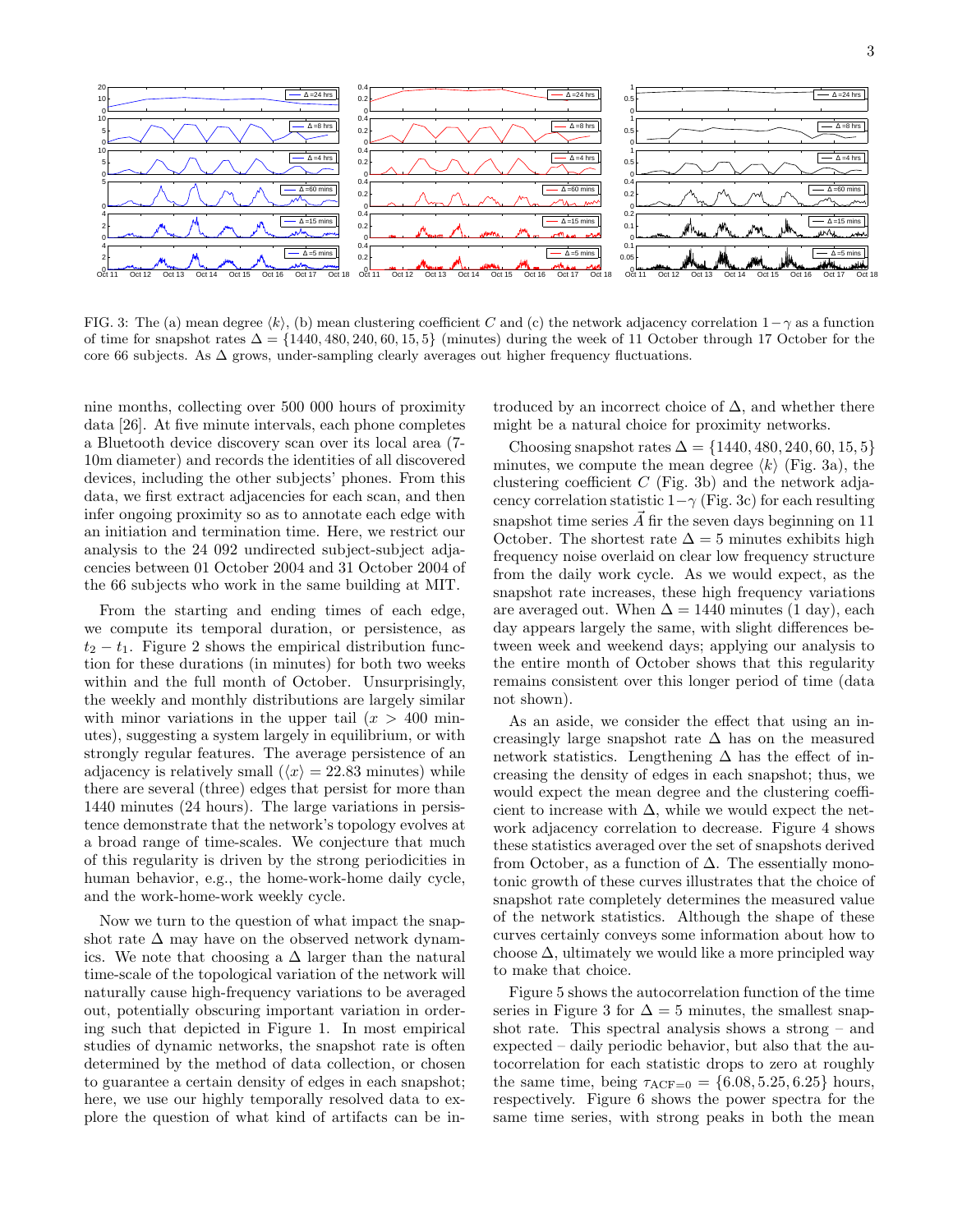

FIG. 4: The values of each network metric (mean degree  $\langle k \rangle/n$ , mean clustering coefficient C and mean adjacency correlation  $1 - \gamma$ ) during the month of October as a function of snapshot rate  $\Delta$ ; clearly, the value of each metric is proportional to the choice of  $\Delta$ .

degree and clustering coefficient spectra at roughly 1, 2 and 3 times a day, and at 1 and 2 times a day for the adjacency correlation. Thus, we suggest that the natural snapshot rate for dynamic proximity data is one half of the highest of these frequencies, or  $\Delta_{nat} = 4.08$  hours. Choosing this value gives a cross section of the curves on Figure 4, and we report that the natural average degree  $\langle k \rangle_{\text{nat}} = 2.24$ , the natural average clustering coefficient is  $C_{\text{nat}} = 0.084$  and the natural average adjacency correlation is  $\gamma_{\text{nat}} = 0.88$ .

## Discussion

Much of the work to-date on analyzing dynamic complex networks has focused on constructing a sequence of network snapshots, in which edges that may be varying rapidly in time are accumulated over a window of fixed length. In this manner, researchers have begun to move beyond static topology and consider questions related to how the behavior of processes changes when temporal ordering is taken into account [? ] or how entities such as a social group or community may change over time [23]. However, even the snapshot approach to representing inherently continuous topological variation poses its own set of problems, as the choice of snapshot rate  $\Delta$  effectively determines many of the statistical properties of the resulting networks. As such, we make a cautionary note about the snapshot approach for studying dynamical social systems, as incorrectly choosing  $\Delta$  may impose a strong bias on the resulting analysis and conclusions. To resolve this problem, here we suggest that there may be a natural snapshot rate for such dynamical systems that appropriately smoothes out high frequency variation while preserving important low frequency structural patterns.



FIG. 5: The autocorrelation of three network metrics for  $\Delta =$ 5 minutes during the week 11 October through 17 October. The correlations fall to zero at  $\Delta = \{6.08, 5.25, 6.25\}$  hours respectively.



FIG. 6: The power spectra of three metric time series at  $\Delta = 5$ minutes over the course of the month of October. The principle peaks are at  $\Delta = \{24, 12\}$  hours, with additional minor peaks at  $\Delta = 8$  hours for the mean degree and clustering coefficient.

The natural rate that we calculate for the dynamic proximity network  $\Delta_{nat}$  = 4.08 hours is presumably closely related to both the length of the day and the length of the human work day. Thus, the natural rate for other dynamical social systems may vary considerably, depending on the particular context of the social ties. In our case, this relatively long period may be related to the fact that the 66 core subjects of the MIT study worked in a modern office building; proximity networks in more physically active environments may exhibit a faster natural time scale.

Turning back to the larger question of studying dy-